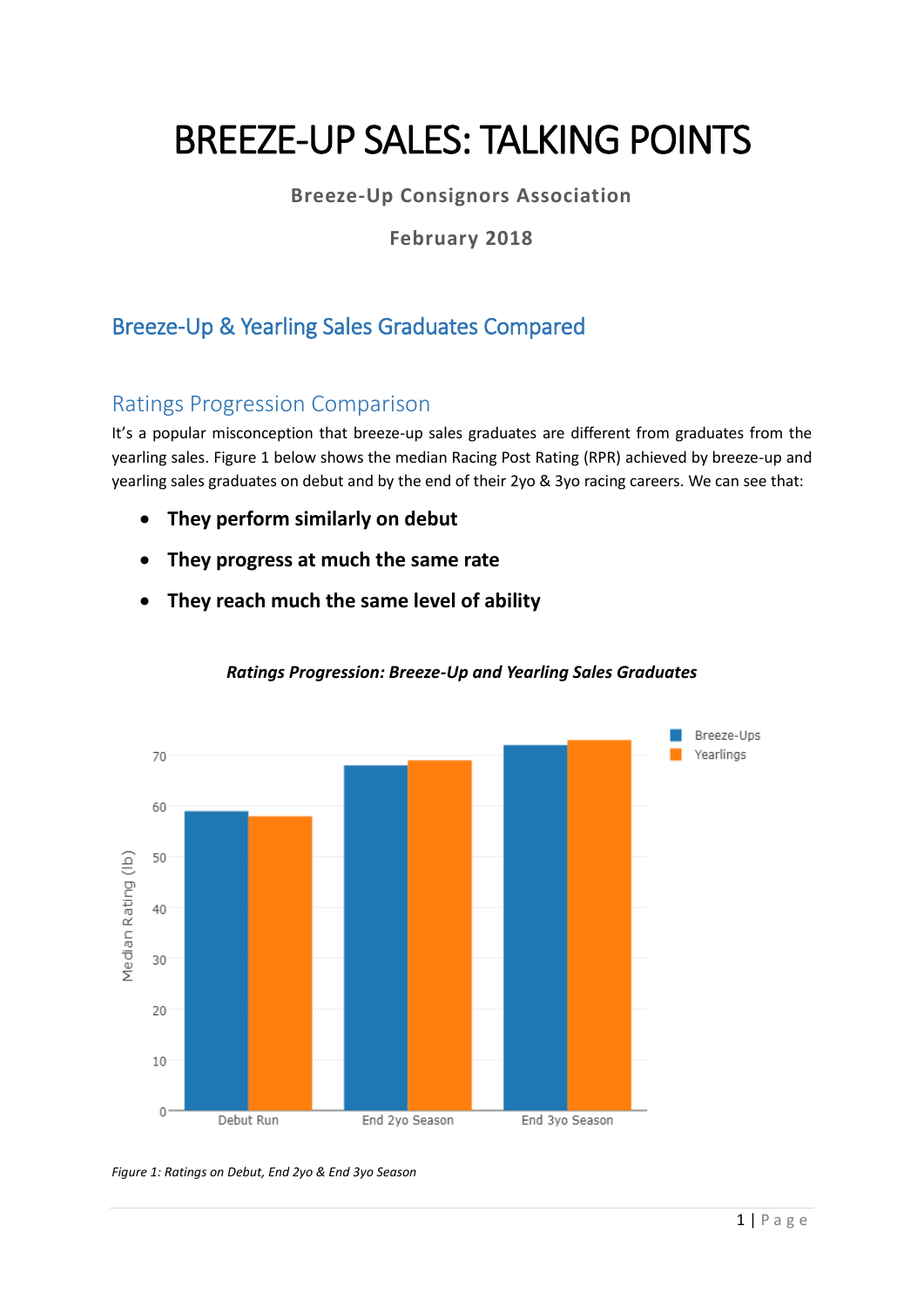## Win Rate Comparison

If we consider winners to runners from each type of sale, there is a similar picture. In Figure 2 below winners/runners is shown for 2yo and for 3yo. We can see that:

- **There is a similar rate of winners/runners for 2yo & 3yo sales graduates from breeze-ups & yearling sales**
- **Breeze-up graduates are as successful as 2yo AND as 3yo**



*Winners/Runners for 2yo & 3yo Breeze-Up & Yearling Sales Graduates*

*Figure 2: Winners/Runners at 2yo & 3yo*

#### Longevity Comparison

How about longevity? Do breeze-up horses race as often as yearling sales graduates? In Figure 3 below we can see there is no difference:

• **Breeze-Up horses run just as often as yearling sales graduates**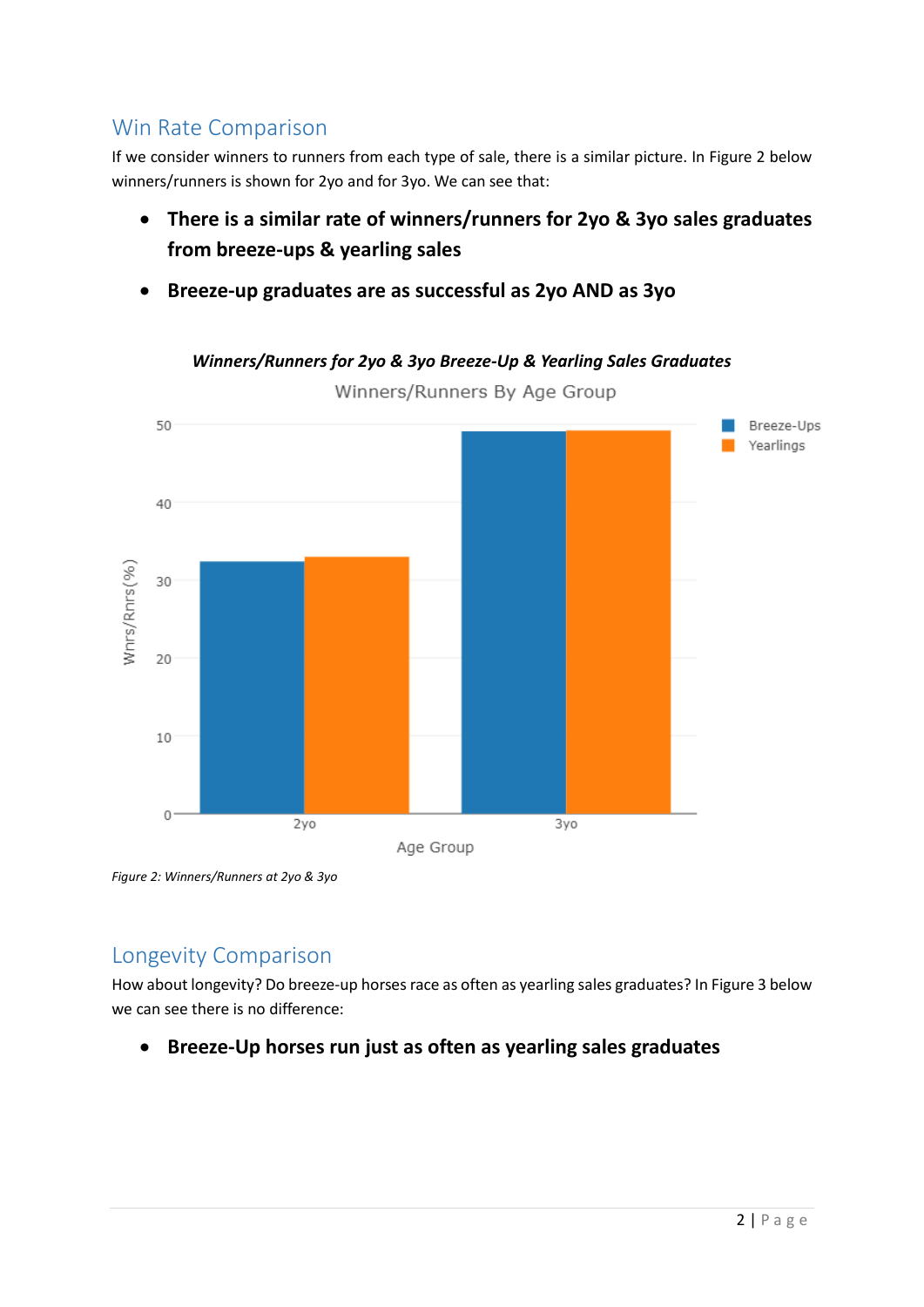#### *Breeze-Up & Yearling Sales Graduates: Runs Per Horse*

Total Runs per Horse By Age Group



*Figure 3: Runs Per Horse By Sales Type*

## What Drives Sales Prices At The Breeze-Ups?

Is it all about time? Does clocking a fast time guarantee a big sales price? Are considerations of pedigree and confirmation ignored? The majority of breeze-up sales graduates went through the ring as yearlings, less than twelve months before their re-appearance as at the breeze-up sales. Pedigree and confirmation are vital considerations in prices paid for yearlings. How do previous prices compare with sales prices at the breeze-ups? We can see this relationship in Figure 4 below, aggregated by breeze-up consignor. The area of each dot is proportional to the number of horses sold. There is a very strong relationship between previous prices paid and sales prices achieved at the breeze-ups. Since pedigree and confirmation are important at the yearling sales, it must be the case that:

### **Pedigree & confirmation are important drivers of sales prices at the breezeups.**